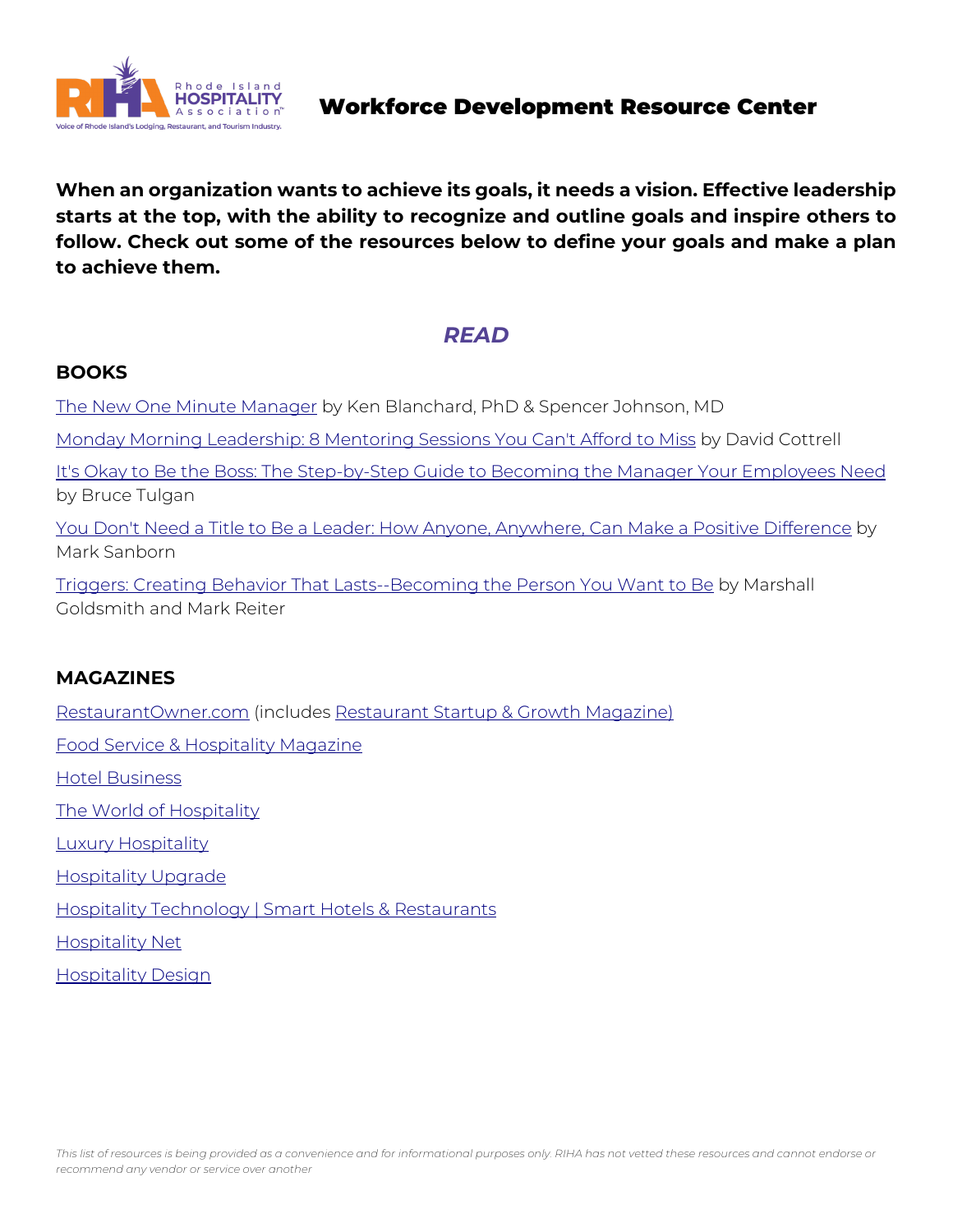

## **ARTICLES**

#### **Finding Employees**

[5 Ways to Woo Workers](https://restaurant.org/education-and-resources/resource-library/5-ways-to-woo-workers/) (National Restaurant Association) [Becoming an Employer of "Choice"](https://benevity.com/resources/becoming-an-employer-of-choice?&utm_campaign=nam_g_dg_performancemax_remarketing&utm_source=google&utm_medium=cpc&utm_content=&utm_term=&gclid=Cj0KCQiAuvOPBhDXARIsAKzLQ8GkTsFrLkAJsSJCM8AKRH7Wb_3H_JElyOey7yi2irjGU9hdnsoAhTwaAk) (Benevity) [Job Applications Longer than 15 Minutes Lose Candidate Interest](https://www.hrdive.com/news/job-applications-longer-than-15-minutes-lose-candidate-interest/618169/#:%7E:text=Job%20applications%20that%20take%20longer,HR%20Dive%20in%20an%20email.) (HR Dive)

#### **Management Skills**

[Bad Managers are Pushing Out Key Talent](https://www.hrdive.com/news/bad-bosses-talent-turnover/617822/?:%20HR%20Dive:%20Talent%20Daily%2001-29-2022&:%20Talent%20Weekender) (HR Dive) [Don't Let a Bad Manager Make](https://www.restaurantowner.com/public/Best-Practice-Dont-Let-a-Bad-Manager-Make-Your-Staffing-Situation-Worse.cfm?inf_contact_key=514763346af369977d8cec58e7405c3b680f8914173f9191b1c0223e68310bb1) Your Staffing Situation Worse (Restaurant Owner)

#### **Employee Retention**

[Why Employees Stay](https://hbr.org/1973/07/why-employees-stay) (Harvard Business Review)

[Maximizing Hospitality Industry Talent Retention](https://www.grantthornton.com/library/articles/hospitality-and-restaurants/2021/maximizing-hospitality-industry-talent-retention.aspx) (Grant Thornton)

- [8 Ways to Onboard New Hires so they Want to Stay](https://restaurant.org/education-and-resources/resource-library/8-ways-to-onboard-new-hires-so-they-want-to-stay/) (National Restaurant Association)
- [These Programs will Improve you Restaurant's Retention Rate](https://restaurant.org/education-and-resources/resource-library/programs-to-improve-employee-retention-rates/) (National Restaurant Association)

[Consumers Now Care More About How Employees Are Treated](https://www.restaurantbusinessonline.com/consumer-trends/consumers-now-care-more-about-how-employees-are-treated-study-finds) (Restaurant Business)

[10 Ways Managers Can Support Employee Career Growth](https://www.forbes.com/sites/forbesbusinesscouncil/2021/06/03/10-ways-managers-can-support-employee-career-growth/?sh=6142ebf97ab7) (Forbes)

[Four of the Most Important Workplace Learning and Development Programs](https://www.hrdive.com/news/4-upskilling-programs-to-take-employees-to-the-next-level/617971/) (HR Dive)

Workers Want Training [& Development, but Few Say Their Employers Provide It](https://www.hrdive.com/news/workers-want-training-development-but-few-say-their-employers-provide-it/617852/?:%202022-01-27%20HR%20Dive:%20Talent%20%5Bissue:39408%5D&:%20Talent) (HR Dive)

#### **Interviews**

[Exit Interview Do's and Don'ts](https://www.forbes.com/sites/nextavenue/2015/06/04/exit-interview-dos-and-donts/?sh=3094994a45fa) (Forbes) [12 Strategies for Conducting Effective Stay Interviews](https://www.forbes.com/sites/forbeshumanresourcescouncil/2020/04/06/12-strategies-for-conducting-effective-stay-interviews/?sh=4005062161a3) (Forbes)

#### **Positive Workplaces**

[20 Best Things about Working in a Hotel](https://www.hcareers.com/article/career-advice/20-best-things-about-working-in-a-hotel) (HCareers) [Building Diversity and Inclusion in the Workplace](https://www.corporatewellnessmagazine.com/article/building-diversity-and-inclusion-in-the-workplace) (Corporate Wellness Magazine) [Taking Pride in Finding the Right Employees](https://restaurant.org/education-and-resources/resource-library/taking-pride-in-finding-the-right-employees/) (National Restaurant Association) [6 Steps to Combat Workplace Harassment](https://www.benefitspro.com/2021/12/22/6-steps-to-combat-workplace-harassment/?slreturn=20220329131240) (BenefitsPRO) [How To Create a Flexible Work Schedules Policy, Plus Free Template](https://biz30.timedoctor.com/flexible-work-schedules-policy/) (Time Doctor)

*This list of resources is being provided as a convenience and for informational purposes only. RIHA has not vetted these resources and cannot endorse or recommend any vendor or service over another*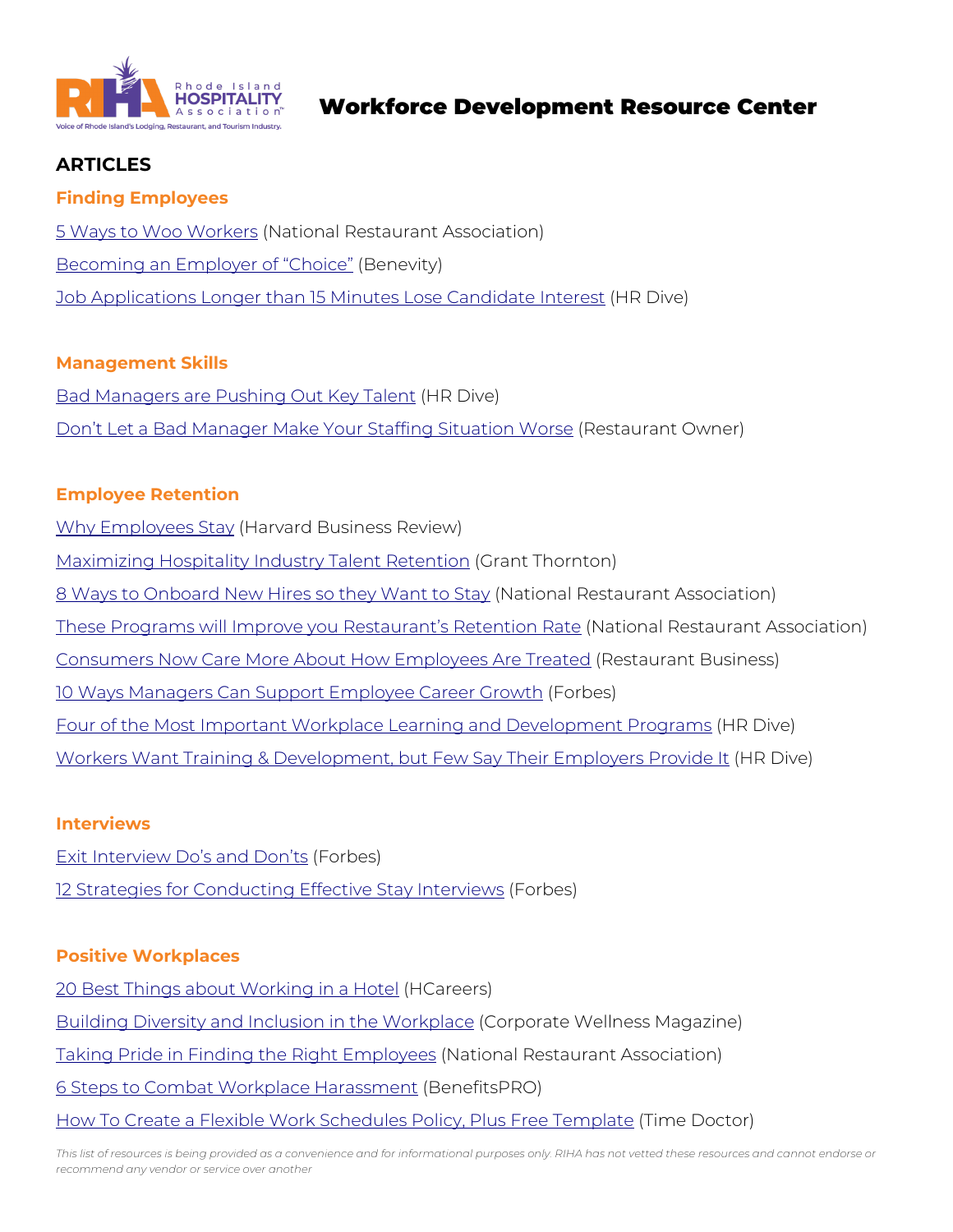

## Workforce Development Resource Center

# *LISTEN*

### **PODCASTS**

National Restaurant Association

[Order Up Podcast](https://restaurant.org/education-and-resources/podcasts/order-up/) and the [Fast Casual Insider](https://restaurant.org/education-and-resources/podcasts/fast-casual-insider/)

#### [I Meet Hotel: The Hoteliers Podcast](https://www.imeethotel.com/podcast/)

I Meet Hotel is a podcast connecting you to the future of travel and hospitality. Their mission is to deep-dive into what matters most to our Hoteliers community, bringing you weekly updates on the state of the industry, the experts who directly influence them, and delving into the issues that affect hospitality, history, and what the future looks like.

#### [Secret Sauce: Restaurant Marketing Podcast](https://marketing4restaurants.com/secret-sauce/)

With already nearly 100 episodes, Secret Sauce covers everything from how to handle SEO to social media, coupons, and menu engineering. The podcast boasts it can help you increase turnover and profits and decrease the amount of time you spend working.

#### [Restaurant Unstoppable](https://restaurantunstoppable.com/about-yoooo-im-eric-cacciatore-yes-my-last-name-is-just-like-the-chicken-and-i-love-two-things-in-life-more-than-anything-else-the-restaurant-industry-and-helping-others-this-blog-was-creat/)

Host Eric Cacciatore interviews experts and restaurant veterans to hear their stories, ideas, knowledge, values, energy, and recommendations so you too can apply their knowledge to your eatery.

#### [Relationship Restaurant with the Relational Experts Poppy and Geoff Spencer](https://poppyandgeoff.com/relationships-podcast/)

This podcast is focused on people in the workplace. Listening to the Relationship Restaurant Podcast on your commute will nourish you with heart-healthy communication with your partner, child or co-worker.

#### [Restaurant Rockstars](https://restaurantrockstars.com/podcasts/)

This podcast is your one-stop source to learn how to deal with all facets of your business. Find out how to build a booming brand and cut costs by 12 percent, and get answers to questions like "do you really need to take reservations?"

#### [Gastropod](https://gastropod.com/)

If you got into the restaurant business for the food, this podcast is for you. Gastropod dives into the history and science behind certain foods that could be key ingredients in your next special.

#### [Smart Pizza Marketing](https://www.smartpizzamarketing.com/archive/)

Smart Pizza Marketing is not just for pizzerias. This podcast has nearly 250 episodes of insight on how to grow your business using social media, as well as tips for running your restaurant. Hosted by Bruce Irving, the podcast discusses topics such as how to take over your family restaurant and growing to multiple locations.